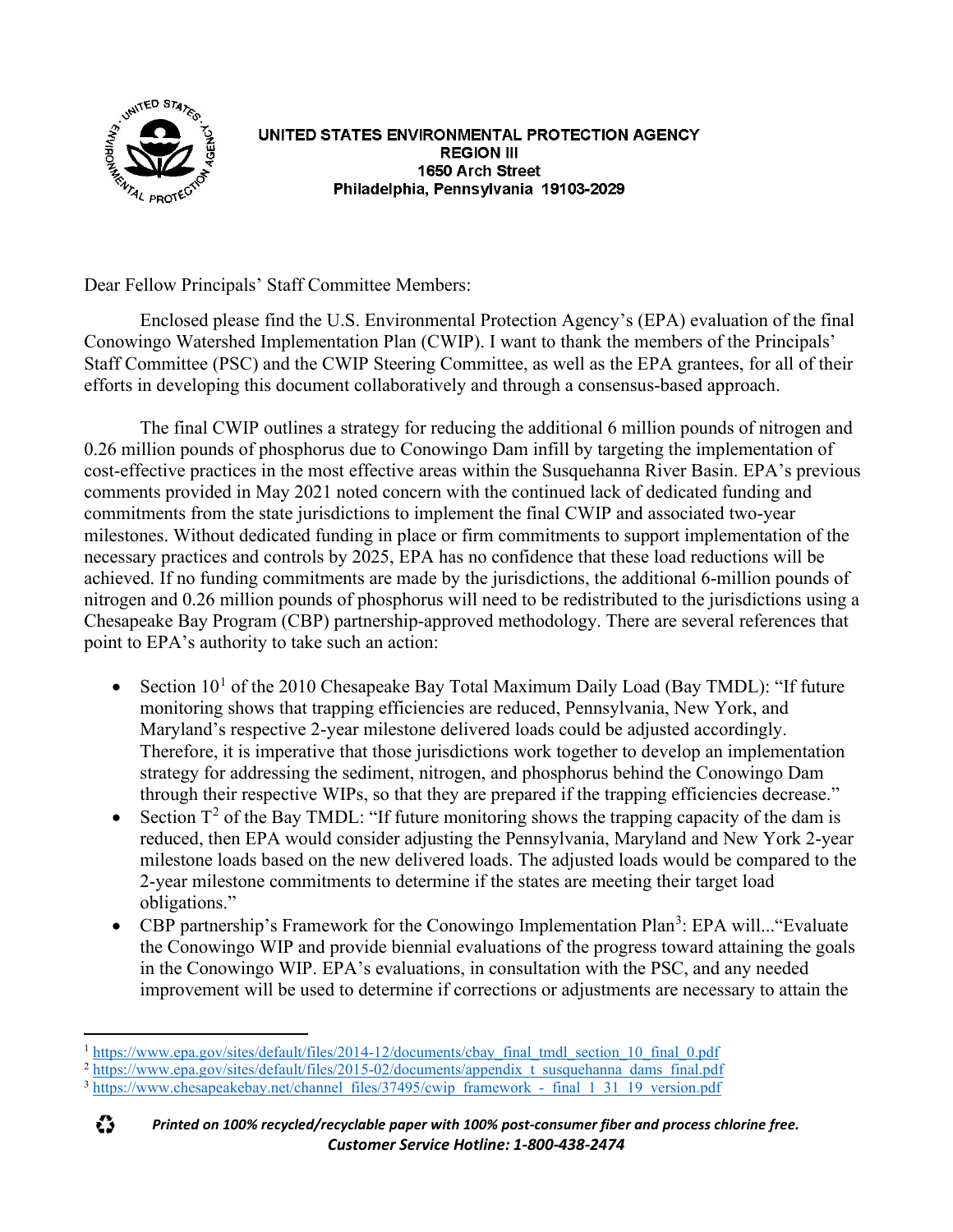goals of the Conowingo WIP (e.g., whether the targets need to be re-evaluated or assigned to specific jurisdictions)."

While the additional pollutant loads due to Conowingo Dam infill would increase the level of effort for the affected jurisdictions, the additional loads could be addressed through the two-year milestone process or an amended Phase III WIP similar to how the CBP partnership decided to address 2025 climate change pollutant loads. Including these additional Conowingo loads into the jurisdictions' two-year milestones or as amendments to the Phase III WIPs might alleviate competition for resources (e.g., funding, technical and programmatic support) between the jurisdiction WIPs and the CWIP.

We must bring this effort to closure and ensure that we have a implementable path forward to address the pollutant loads from the Conowingo. I encourage the jurisdictions to review and evaluate federal and state funding sources that may provide the needed confidence and commitment to implement the final CWIP. If this is not addressed within the next 60 days, the additional 6 million pounds of nitrogen and 0.26 million pounds of phosphorus will need to be redistributed among the partnership jurisdictions as appropriate.

I want to note that a significant amount of work went into the development of the CWIP. I thank you for your overall dedication and commitment to restoring your local waters that flow to the Chesapeake Bay. I look forward to our continued collaboration on these efforts.

Sincerely, Adam Ortiz Regional Administrator ADAM **ORTIZ** Digitally signed by ADAM **ORTIZ** Date: 2022.01.24 17:55:28 -05'00'

Enclosure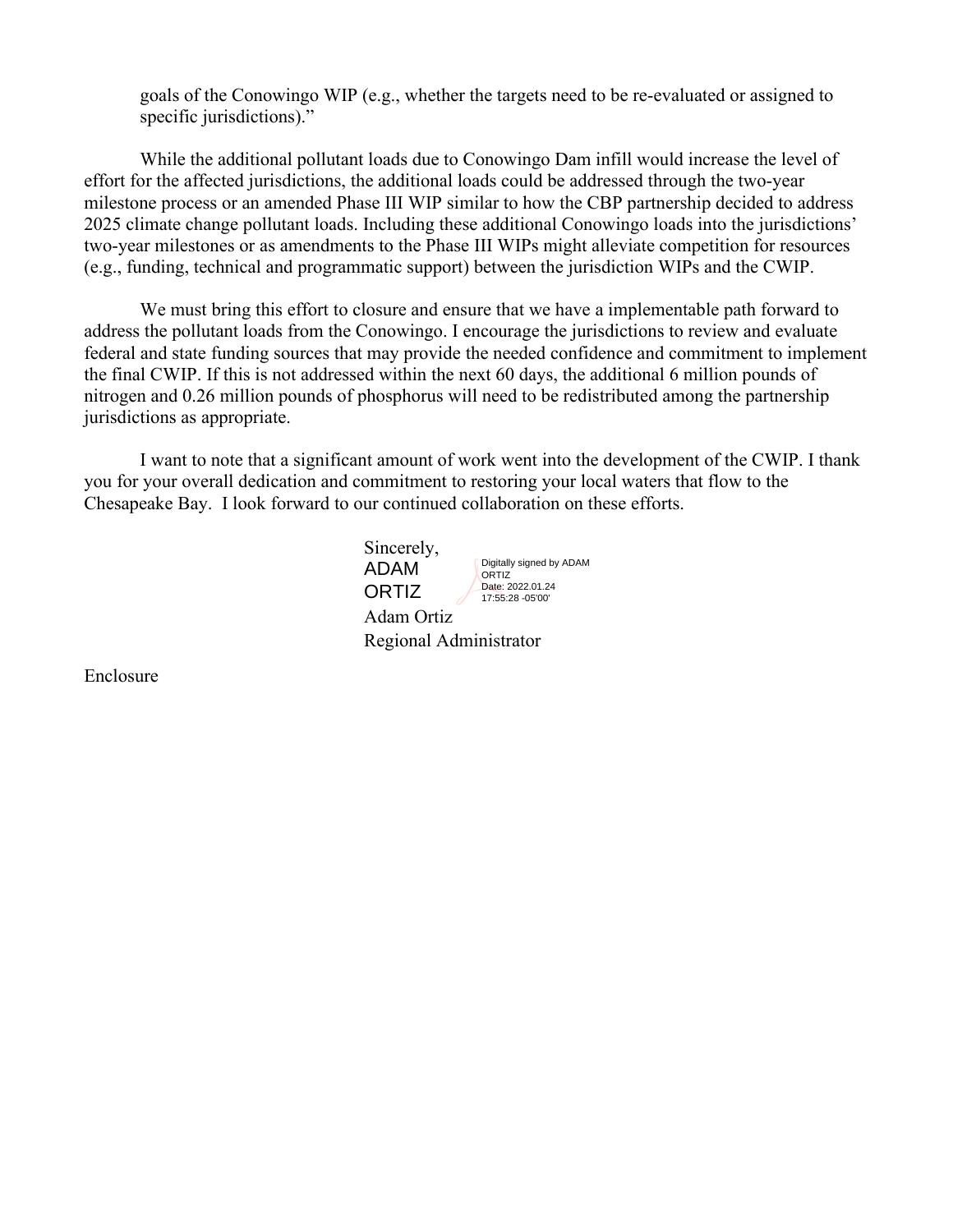# **Enclosure: EPA Evaluation of the Final Conowingo Watershed Implementation Plan**

# **Background**

The U.S. Environmental Protection Agency (EPA) is providing this evaluation of the final Conowingo Watershed Implementation Plan (CWIP) to the Chesapeake Bay Program (CBP) partnership and the public in accordance with its oversight role and responsibility under the CBP partnership's accountability framework and the CBP Principals' Staff Committee's (PSC) framework for the CWIP.

When the Chesapeake Bay Total Maximum Daily Load (Bay TMDL) was established in 2010, it was estimated that the reservoir behind the Conowingo Dam would be trapping sediment and associated nutrients through 2025. The trapping of pollutants by the Conowingo reservoir over the past 80 years has not only benefitted the water quality of the Chesapeake Bay, but it has also benefitted the Bay jurisdictions to varying degrees by lessening load reduction responsibilities under the Bay TMDL – i.e., had the reservoir reached trapping capacity prior to the Bay TMDL being established, the Bay jurisdictions would have had a greater lift to meet their respective Bay TMDL allocations. However, studies conducted over the last several years have demonstrated that the reservoir has reached dynamic equilibrium (i.e., the reservoir is near full capacity and is no longer trapping pollutants). The CBP partnership estimates that an additional reduction of 6 million pounds of nitrogen and 0.26 million pounds of phosphorus is needed to mitigate the water quality impacts of Conowingo Dam infill. This additional reduction must be addressed to attain applicable state water quality standards in the Chesapeake Bay.

The CBP partnership's PSC agreed to develop a separate and collaborative CWIP that would outline the programmatic and numeric commitments that could be taken to reduce the adverse water quality impacts to the Chesapeake Bay resulting from Conowingo Dam infill, as well as a timeline at which those reductions could be achieved. In addition, PSC members agreed to pool resources and to identify a process to fund and implement the CWIP.

To assist in this effort, the PSC established the Conowingo WIP Steering Committee (Steering Committee), which is composed of a representative from each Bay watershed jurisdiction and the Chesapeake Bay Commission. This Steering Committee is responsible for coordinating the development and implementation of the CWIP, with oversight and direction from the PSC.

EPA is funding three cooperative agreements to provide the Steering Committee and the PSC with thirdparty assistance to bring highly specialized scientific, technical, and programmatic support in the development and implementation of the CWIP and future two-year milestones. This support also includes:

• Developing and implementing the CWIP and two-year milestones, including targeting implementation of cost-effective and efficient pollutant reduction practices and technologies to achieve the Conowingo planning targets, working directly with federal, state, regional, and local governmental and non-governmental implementation efforts in (but not limited to) the most effective basins;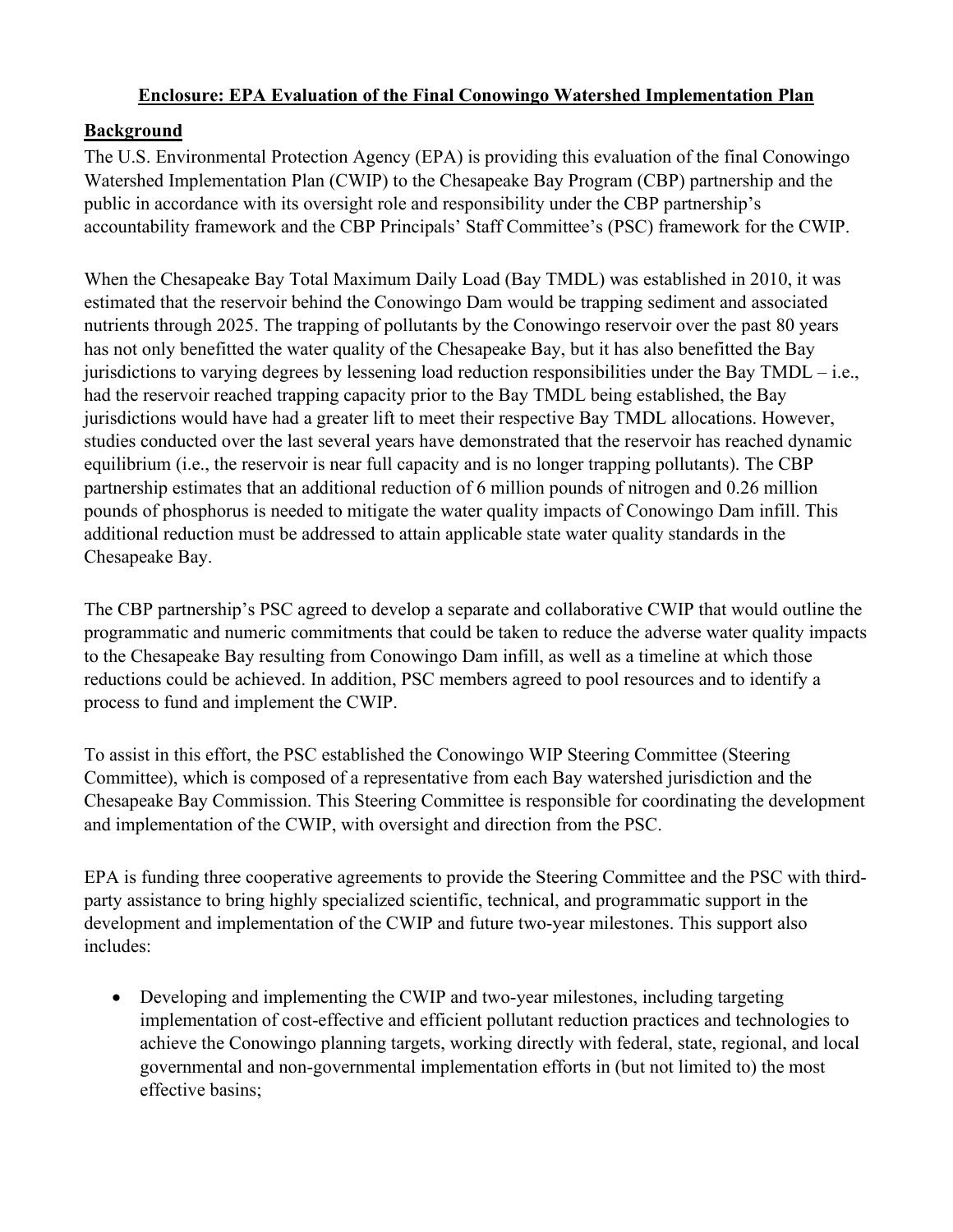- Developing, building, and implementing a financing strategy and associated implementation plan, which may include funding for Best Management Practice (BMP) installation and innovative approaches for raising, allocating, and disbursing funds; and
- Tracking, verifying, and reporting the implementation of practices providing nutrient and sediment pollutant load reductions.

EPA evaluated the final CWIP to assess whether the BMP implementation scenario achieves the nitrogen<sup>[4](#page-3-0)</sup> target of 6 million pounds and whether the final CWIP included sufficient programmatic information to provide confidence that the plan will be fully implemented to achieve the CWIP nitrogen target. While EPA does not approve or disapprove a WIP, EPA provides its evaluation for the benefit of the CBP jurisdictions and, as appropriate, may provide recommendations for strengthening a WIP.

### **Executive Summary**

While the draft CWIP underwent a thorough public comment and review period, and responses to those comments were provided and made publicly accessible, there have been minimal substantive changes between the draft and final CWIP. EPA understands that it is the intent of the Center for Watershed Protection and the CWIP Steering Committee that further details on programmatic and numeric actions, capacity to implement the CWIP, finer-scale targeted geographies for CWIP BMP implementation, and the role and engagement of local stakeholders in CWIP implementation will be addressed through the CWIP two-year milestones. Therefore, much of EPA's evaluation feedback on the draft CWIP provided in May 2020 and is applicable to the final CWIP.

EPA commends the Center for Watershed Protection and the seven Bay watershed jurisdictions for developing a BMP implementation scenario that meets the necessary nitrogen reductions and focuses implementation in the most effective areas of the Susquehanna River Basin. The final CWIP proposes a comprehensive process for identifying, selecting, and implementing BMPs through a tiered system and technical review team. Also, considerable effort has been expended to conduct local engagement and outreach with affected communities to educate stakeholders about the CWIP process and establish preliminary expectations for implementation efforts that go above and beyond what is reflected in the jurisdictions' Phase III WIPs. It is anticipated that this engagement would only increase as future CWIP two-year milestones are developed and the BMP opportunity analyses are completed.

EPA recognizes that the CWIP could evolve based on implementation successes and challenges. However, critical to the successful implementation of the CWIP is to ensure that the plan complements and does not compete with the jurisdictions' Phase III WIPs, including, as relevant, amended WIPs and two-year milestones in terms of opportunities for BMP implementation and resources, including technical assistance, staffing, and funding. Given the technical assistance gaps and resource needs expressed through the jurisdictions' Phase III WIPs, it is still currently unclear from the final CWIP how resources, funding, and BMP implementation will be focused on meeting the CWIP nitrogen target, as opposed to meeting the jurisdictions' Phase III WIPs. Future CWIP two-year milestones should provide more detail on where exactly implementation will be targeted and identify the affected stakeholders.

<span id="page-3-0"></span><sup>&</sup>lt;sup>4</sup> The CBP partnership decided to focus on nitrogen load reductions since the phosphorus target of 260 thousand pounds could be met through the exchange ratios of nitrogen and phosphorus that have been previously approved by the CBP partnership.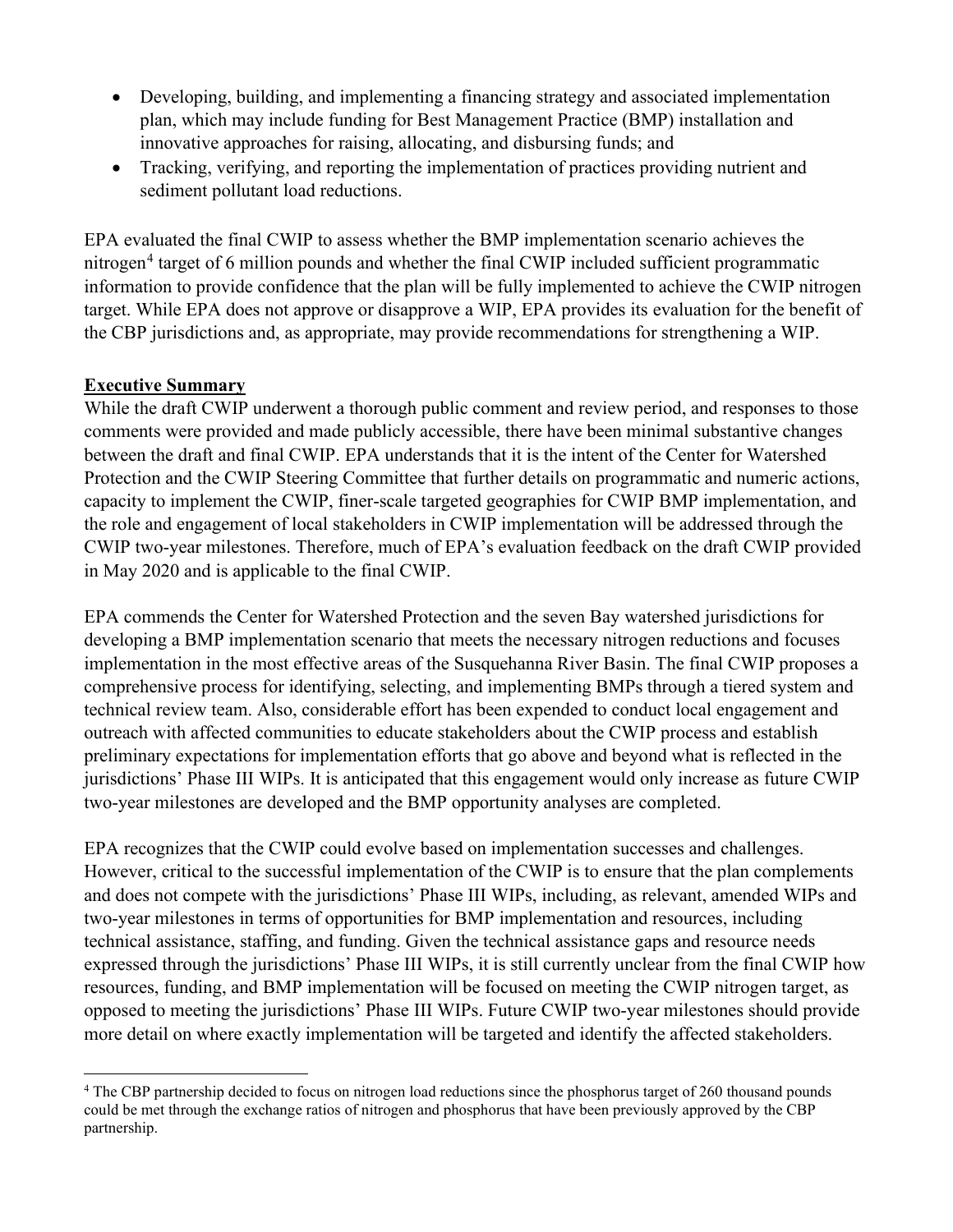While EPA applauds the signing of a Letter of Understanding between the seven Bay watershed jurisdictions and the Susquehanna River Basin Commission (SRBC) to establish SRBC as the financing authority for the CWIP, EPA has little confidence that the final CWIP will be fully implemented to meet the necessary nitrogen reductions without dedicated funding mechanisms in place and the commitment from the states and the public sector to provide an initial investment to initiate CWIP implementation.

#### **Load Reduction Review**

When evaluating the final CWIP numeric commitments, EPA modeled implementation scenarios through the CBP partnership's Phase 6 suite of modeling tools. The BMP implementation scenario achieves the nitrogen target of 6 million pounds, with 89% of the nitrogen reductions planned to come from the agriculture sector, 10% from the developed sector, and 1% from the natural sector.

The planned CWIP agricultural nitrogen load reduction for the area of implementation in the Susquehanna River Basin is about 2.5 pounds per acre of agricultural land. The rate of agricultural nitrogen load reduction for the Chesapeake Bay watershed as a whole between the current condition (2019) and the Phase III WIPs (2025) is about 4.4 pounds per acre of agricultural land. Therefore, the rate of agricultural implementation called for in the final CWIP is about half the rate of agricultural implementation reflected in the jurisdictions' Phase III WIPs. In other words, the level of effort necessary to meet the agricultural goals in the final CWIP is less than what is required in the jurisdictions' Phase III WIPs.

# **BMP Review**

The change in planned BMP implementation rates for the final CWIP versus what has been reported to-date, as well as compared to the jurisdictions' Phase III WIPs, is reflected in the table<sup>[5](#page-4-0)[6](#page-4-1)[7](#page-4-2)</sup> below. The information provides a sense of the level-of-effort planned for the final CWIP versus the history of BMP implementation and the jurisdictions' Phase III WIPs.

<span id="page-4-0"></span><sup>&</sup>lt;sup>5</sup> The columns are implementation rates for three periods that have been annualized so comparisons are relevant. The first period is the annualized implementation rate from 2009 (the starting point for the Bay TMDL) and the current year of record (2019). This represents implementation that has occurred in the identified areas over the last 10 years. The second period is the annualized rate from current (2019) to the jurisdictions' Phase III WIPs (2025). This represents the implementation needed over the next 5 years. The last column represents the annualized rate of new implementation that is required to meet the goals of the final CWIP between 2019-2025.

<span id="page-4-1"></span><sup>6</sup> The BMPs listed are solely those that are needed for the final CWIP in addition to what is reflected in the jurisdictions' Phase III WIPs.

<span id="page-4-2"></span> $<sup>7</sup>$  The BMP numbers in the table summarize what has been reported and what is planned solely for the area of implementation</sup> defined for the final CWIP in Pennsylvania, New York, and Maryland.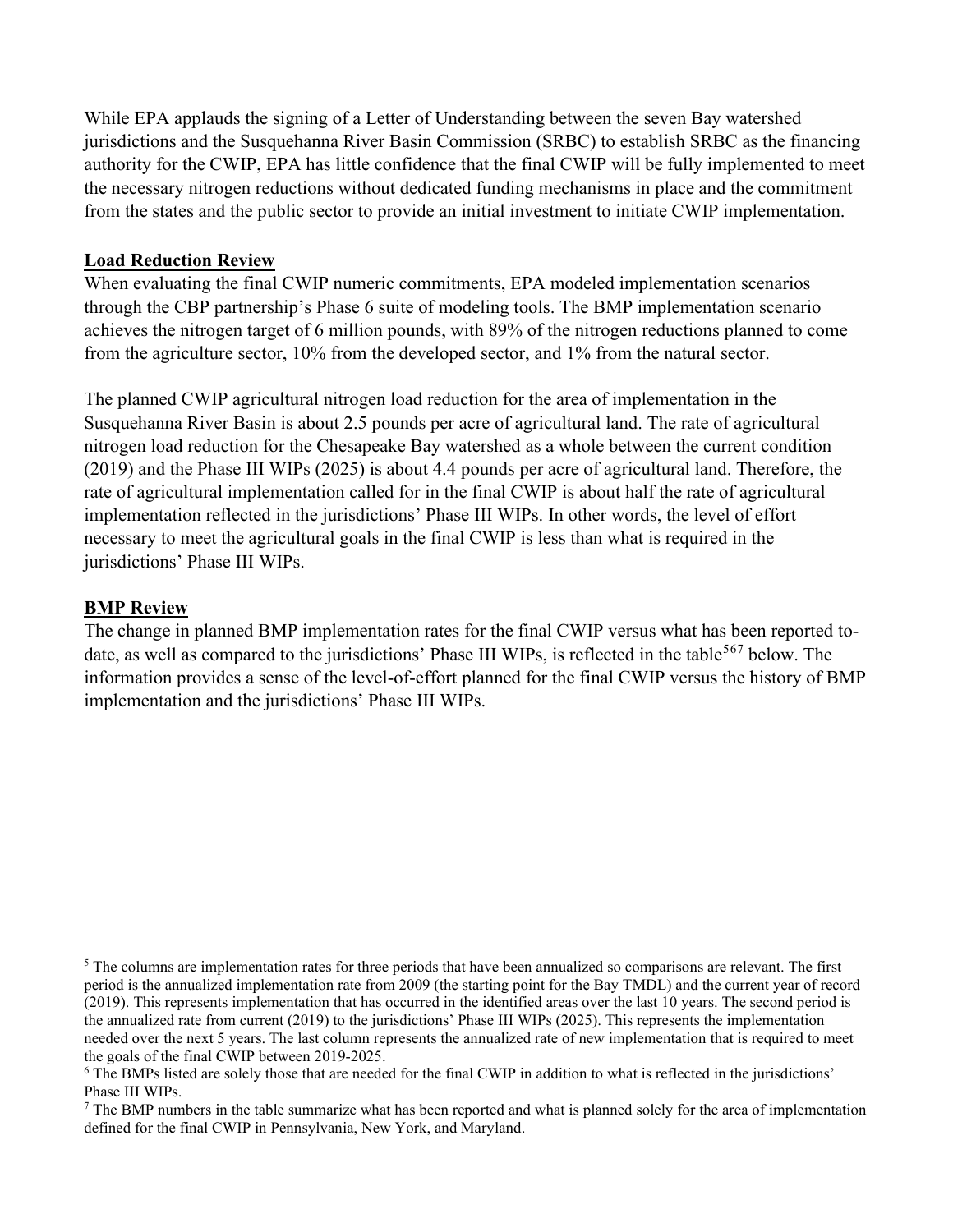|                                                    |                  |       | <b>Annualized Implementation</b> | <b>Annualized Implementation</b> | <b>Annualized Implementation</b>                              |
|----------------------------------------------------|------------------|-------|----------------------------------|----------------------------------|---------------------------------------------------------------|
|                                                    |                  |       | in the CWIP Geography            | in the CWIP Geography            | in the CWIP Geography                                         |
| <b>Agriculture Practices</b>                       | <b>Duration</b>  | Unit  | 2009 - 2019                      | 2019 - 2025 Jurisdiction WIPs    | 2025 Jurisdiction WIPs - CWIP                                 |
| Nutrient Application Management Core Nitrogen      | annual           | Acres | 20,700                           | 183,200                          | 32,800                                                        |
| Nutrient Application Management Rate Nitrogen      | annual           | Acres | 4,300                            | 42,500                           | 101,400                                                       |
| Nutrient Application Management Placement Nitrogen | annual           | Acres | 1,500                            | 37,600                           | 33,200                                                        |
| Nutrient Application Management Timing Nitrogen    | annual           | Acres | 1,200                            | 56,000                           | 101,700                                                       |
|                                                    |                  |       |                                  |                                  |                                                               |
| <b>Conservation Tillage</b>                        | annual           | Acres | $-26,600$                        | $-3,800$                         | 36,500                                                        |
| <b>High Residue Tillage</b>                        | annual           | Acres | 51,800                           | 24,000                           | 8,800                                                         |
| Low Residue Tillage                                | annual           | Acres | 19,800                           | $-32,700$                        | 1,600                                                         |
| All Tillage Types                                  |                  |       | 45.000                           | $-12,500$                        | 46,900                                                        |
|                                                    |                  |       |                                  |                                  |                                                               |
| <b>Prescribed Grazing</b>                          | cumulative       | Acres | 100                              | 15,500                           | 11,300                                                        |
| <b>Forest Buffers</b>                              | cumulative Acres |       | $-1,700$                         | 8,500                            | 3,800                                                         |
| <b>Wetland Restoration</b>                         | cumulative       | Acres | $-100$                           | 500                              | 1,900                                                         |
| <b>Grass Buffers</b>                               | cumulative       | Acres | 900                              | 4,900                            | 3,400                                                         |
| Soil and Water Conservation Plan                   | cumulative       | Acres | 2,900                            | 211,800                          | 13,000                                                        |
| Manure Incorporation                               | annual           | Acres | 400                              | 3,900                            | 31,300                                                        |
| Barnyard Runoff Control + Loafing Lot Management   | cumulative       | Acres | 200                              | 100                              | 100                                                           |
|                                                    |                  |       |                                  |                                  |                                                               |
| <b>Urban Practices</b>                             | <b>Duration</b>  | Unit  | 2009 - 2019                      |                                  | 2019 - 2025 Jurisdiction WIPs   2025 Jurisdiction WIPs - CWIP |
| <b>Urban Forest Buffers</b>                        | cumulative       | Acres | 30                               | 500                              | 2,900                                                         |
| Urban Forest Planting                              | cumulative Acres |       | 20                               | 500                              | 8,100                                                         |

Generally, the table provides an indication of the significant increase in implementation needed from what has been accomplished since the establishment of the 2010 Bay TMDL. Comparing the final CWIP to the jurisdictions' Phase III WIPs in the same region of the Susquehanna River Basin, the results vary as to the planned level of effort. Where the BMP rates in the final CWIP are considerably higher than both the BMP implementation history (2009–2019) and the jurisdictions' Phase III WIPs, it is important to note the fact that the CWIP design was constrained to only considering implementation beyond what is already planned in the jurisdictions' Phase III WIPs.

The following **BMPs** account for 60% of the final CWIP nitrogen load reduction, in order from greatest to least. This includes the inspection and maintenance of these BMPs currently on the ground:

- Forest Buffers
- Nutrient Management Core Nitrogen
- Soil Conservation and Water Quality Plans
- Tillage Management-Low Residue
- Loafing Lot Management
- Tillage Management-Continuous High Residue
- Nutrient Management N Placement
- Manure Incorporation Low Disturbance Early

These practices are some of the most cost-effective across all sectors and are among those BMPs and programs most available after the constraining assumption that jurisdictions will fully implement their Phase III WIPs and achieve their respective Phase III WIP planning targets (practices on the ground) by 2025. In addition, the planned placement of the BMPs considers geographies that have a greater effect on meeting the dissolved oxygen standard in the Chesapeake Bay estuary.

### **Programmatic Commitments**

### **Bullets on Key Strengths**

• Targets BMP implementation in the most effective areas in the Susquehanna Basin and plans to implement cost-effective BMPs to achieve the nitrogen targets.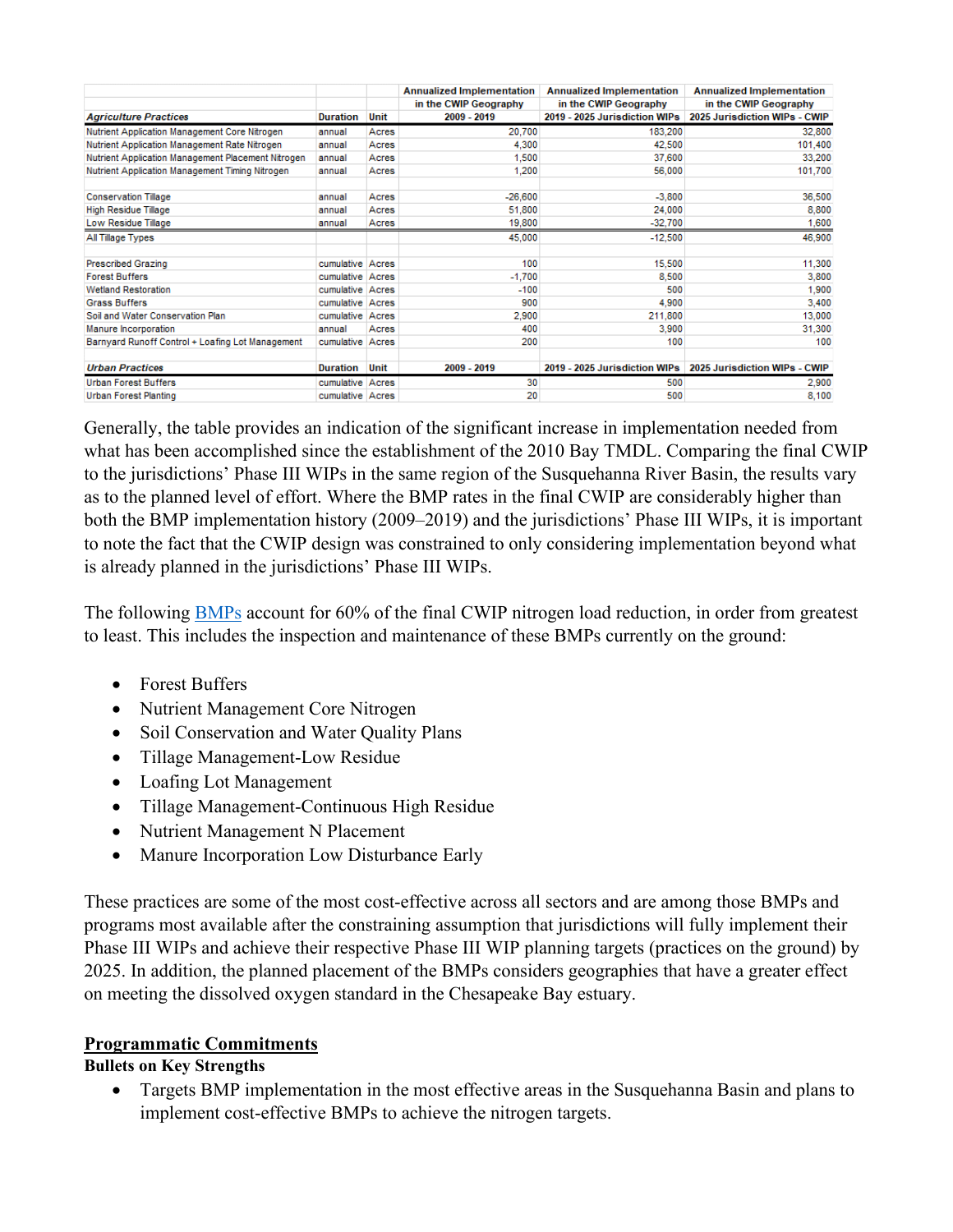- Commits to monitor progress and update the CWIP, as necessary, to ensure BMP implementation goals are achieved.
- Establishes a comprehensive review process that will help ensure only technically sound BMP projects with clear and accurate credit calculations will be considered for funding and implementation.
- Provides assurance and accountability through the existing reporting and tracking protocols that the load reductions associated with practices implemented in the selected geographies are credited towards the CWIP while the tools will help streamline the process across multiple geographic scales that align with the Bay TMDL.
	- o The practices reported through FieldDoc as a part of the CWIP, will be reviewed by the Chesapeake Conservancy and reported to the jurisdictions and the EPA separately from other programs and funding sources.
- Adds language to the final CWIP that provides clarity on the steps to be taken to identify the priority geographic areas for implementation, the steps that will be taken to broaden the geographic area, if necessary, and how the plan would be updated to address any changes in nitrogen reductions. EPA expects that any changes to the priority geographic areas for implementation, including an analysis of cost differentials and BMP effectiveness, will be addressed through the two-year milestone process.
- Includes a 2035 CAST implementation scenario as an appendix to the final CWIP. In addition, language was added to ensure consistency between the deadline to achieve the CWIP pollutant load reductions and the [2014 Chesapeake Bay Watershed Agreement.](https://www.chesapeakebay.net/documents/FINAL_Ches_Bay_Watershed_Agreement.withsignatures-HIres.pdf)

# **Bullets on Key Enhancements to Address in the CWIP Two-year milestones**

- Explain which programs will be targeted and how to balance resource and technical assistance needs with the existing jurisdictions' Phase III WIPs. The final CWIP notes it will utilize existing programs to implement the CWIP, however it does not explain which programs will be targeted.
- Identify new programs, policies, and/or other programmatic commitments in the CWIP two-year milestones that will demonstrate how the CWIP nitrogen target will be achieved given existing resource constraints.
- Include only CBP partnership-approved BMPs. EPA recognizes the interest of some jurisdictions to utilize the CBP partnership's expert panel processes to determine whether dredging is a viable BMP. However, until the CBP partnership approves that BMP and determines appropriate efficiency values, EPA expects the CWIP to meet the same standard as the jurisdictions' WIPs.
- Provide more supporting information to justify 100 percent implementation of those applicable BMPs reflected in Table 8. While it is understood that a BMP verification plan is being developed for the CWIP, additional programmatic detail (e.g., capacity, technical resources, staffing) is recommended to increase confidence that targeted BMP implementation levels will be achieved by 2025.

# **Financing Strategy**

Since the release of the draft CWIP, a separate Phase 1 financing strategy was developed that outlined a more detailed financing approach to support implementation of the final CWIP. However, the PSC did not approve the Phase 1 financing strategy, and there are currently no funding mechanisms or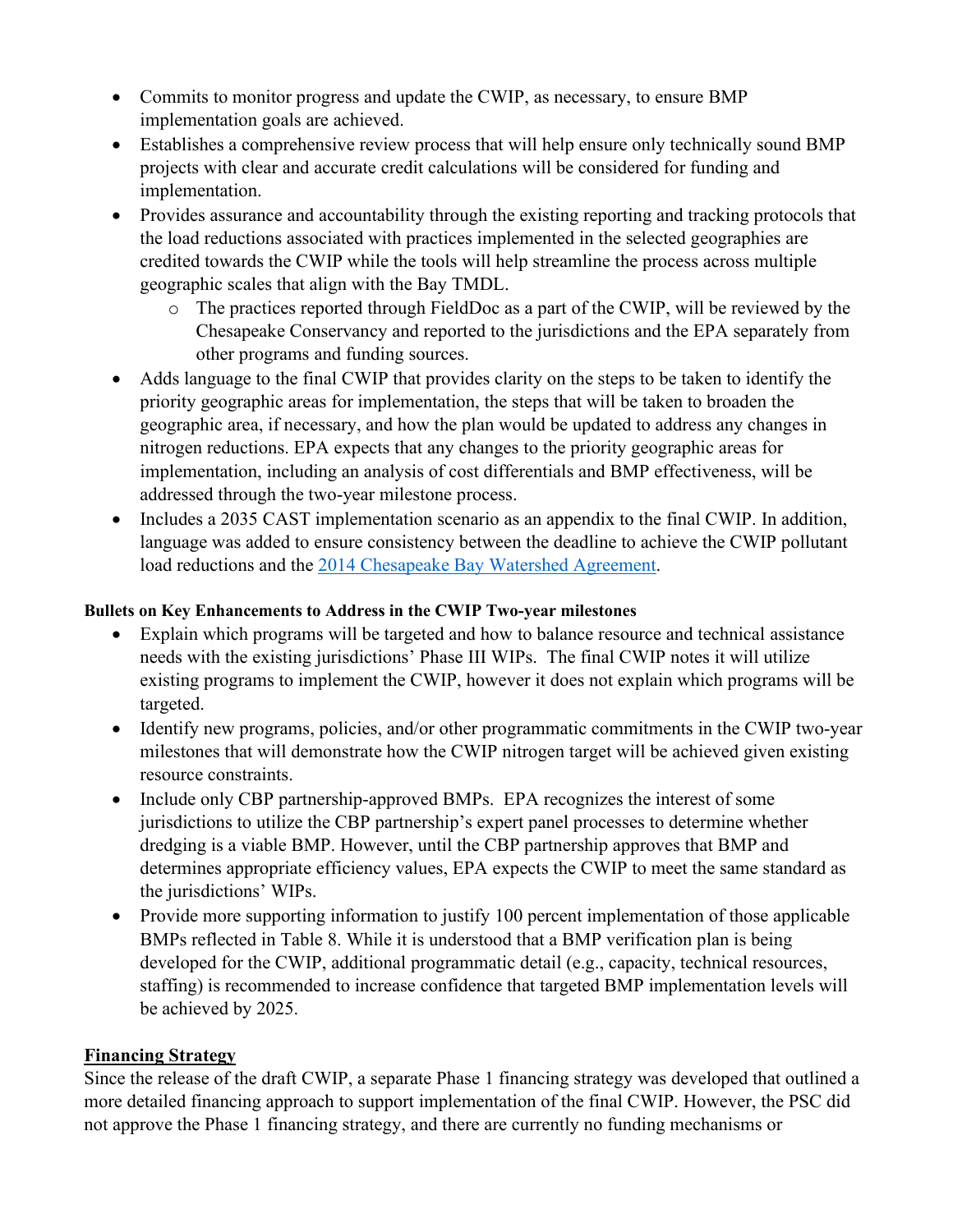commitments in place to implement the final CWIP and anticipated two-year milestones. Without a PSC-approved financing strategy in place and dedicated funding sources to support CWIP implementation, there is little confidence that the plan will be implemented, and the Conowingo pollutant loads will be reduced by 2025. If there continues to be a lack of funding commitments or confirmed revenue sources to implement the CWIP, EPA, will need to discuss how these pollutant loads will be allocated (e.g., whether those loads are allocated to just the Susquehanna Basin) and addressed through existing Phase III WIPs and future two-year milestones, similar to how the jurisdictions are addressing 2025 climate change loads.

# **Local Engagement Strategies**

# **Bullets on Key Strengths**

- Commits to integrate its local engagement efforts with existing jurisdictional outreach opportunities to communicate goals and work in partnership with New York, Pennsylvania, and Maryland.
- Targets more in-depth stakeholder outreach in priority areas (e.g., most effective sub-basins) where nutrient reductions are expected to have the greatest impact.
- Commits to provide a mechanism to track implementation to identify BMPs supporting the CWIP.
- Identifies key partners and organizations, such as the Upper Susquehanna Coalition and local conservation district staff, as the primary audiences for stakeholder engagement workshops; communication will take place through web-based meetings and conference calls.
- Continues outreach through CWIP implementation and future two-year milestone development and implementation.
- Notes completion of Phase 1 local engagement in Maryland, Pennsylvania, and New York, which involved engaging key stakeholders in these jurisdictions where implementation is expected to be a priority, per the Primary CWIP Strategy.
- Adds language to the final CWIP that includes commitments or processes for additional outreach and public notice procedures if CWIP amendments are deemed necessary.

# **Bullets on Key Enhancements to Address in CWIP Two-year milestones**

- Explain the BMP implementation levels expected from each jurisdiction to inform local engagement necessary to meet the expected levels of implementation.
	- o The draft CWIP identifies the BMPs for expected reductions in Table 2 and Table 3 includes the summary of reductions expected by each jurisdiction, but it does not provide this additional explanation.
- Include the detailed process in the CWIP two-year milestones which the Chesapeake Conservancy will implement in working closely with the jurisdictions to address communication needs and concerns about implementing BMPs to credit a jurisdiction's Phase III WIP versus the CWIP
- Clearly identifying the responsible party or parties for tracking, verifying, and reporting BMPs to the jurisdiction and the CBP partnership.